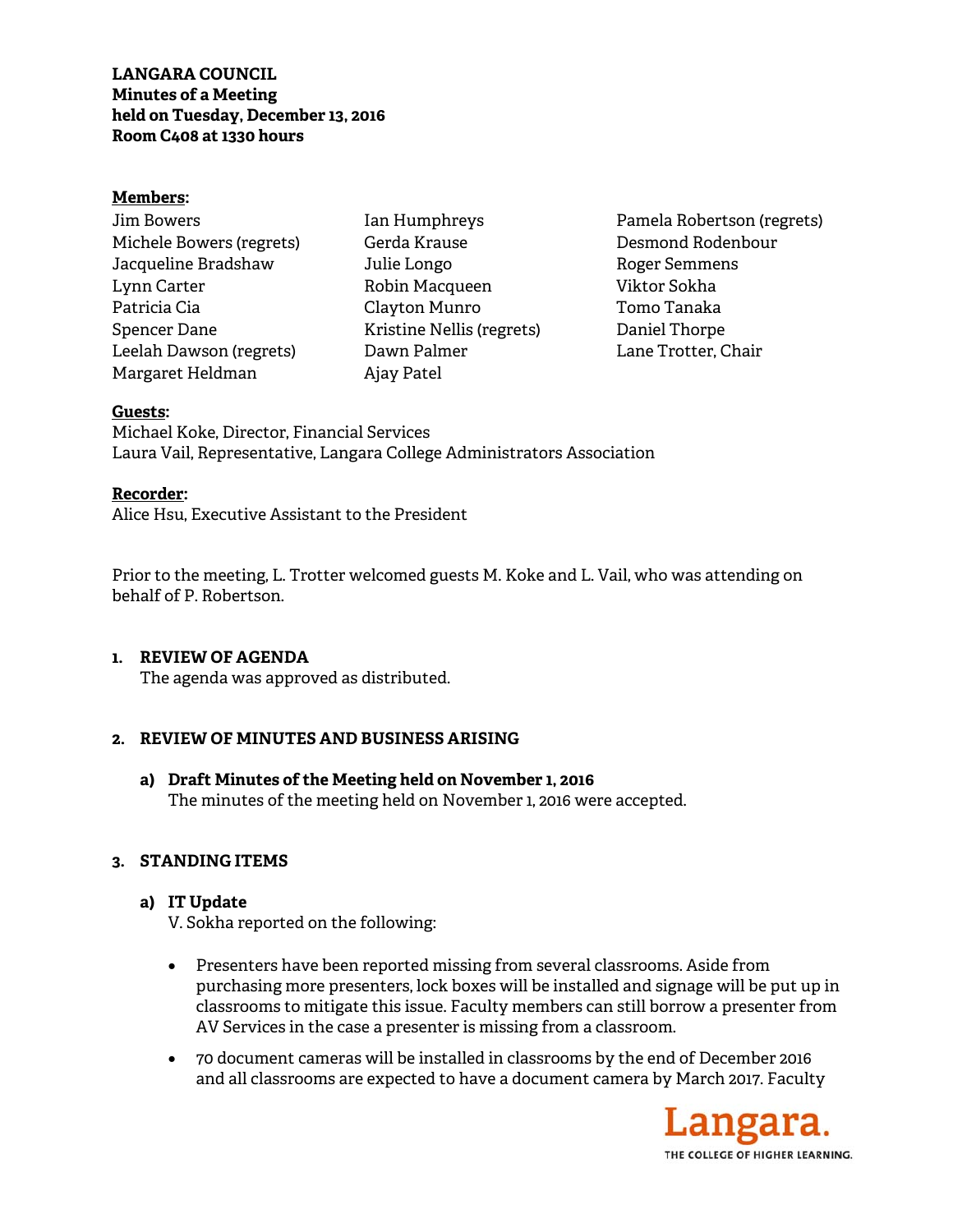members who have a more urgent need may contact AV Services to have one installed right away.

 Personal printers will be installed for areas where a network printer is not available. Citrix specialists will be hired to help speed up the process and it is IT's goal to resolve the printing issues by the end of January 2017.

Discussions ensued and members' questions were answered.

# **4. FOR INFORMATION**

# **a) 2017/18 Preliminary Budget**

V. Sokha noted that the 2017/18 budgeting process started much earlier than past practice in order to align the schedule with the College's academic cycle. Referred to the 2017/18 preliminary budget documents attached to the agenda package, V. Sokha explained the assumptions used in preparing the preliminary budget and M. Koke went through some key revenue and expenditure figures with Council members.

V. Sokha noted that minor changes may still occur before it is finalized for the Board's final approval in March 2017. M. Koke added that the preliminary budget had been reviewed at both an Audit and Finance Committee meeting and a Board meeting in November 2016.

Discussions ensued and members' questions were answered.

# **b) President's Report**

L. Trotter highlighted following events mentioned in the President's Report attached to the agenda:

- Outstanding Alumni Awards It was held on November  $3<sup>rd</sup>$  in the event space in the new Science and Technology Building. L. Trotter gave a quick overview of each award winner and thanked the Langara College Foundation, Communications and Marketing team and everyone involved in making this event a great success.
- United Way Appreciation Tea Event It was hosted by Langara United Way Committee on November 10<sup>th</sup>. L. Trotter thanked the Committee members for their work on behalf of the College for fundraising for the 2016 campaign and advised that, effective January 2017, he will be the 2017 Campaign Chair of United Way of the Lower Mainland.
- AVED All Staff Meeting L. Trotter joined a panel discussion with two presidents and a vice-president from other institution at an AVED All Staff Meeting held on November 22<sup>nd</sup> to talk about where they saw the post-secondary education would be in the next ten years.